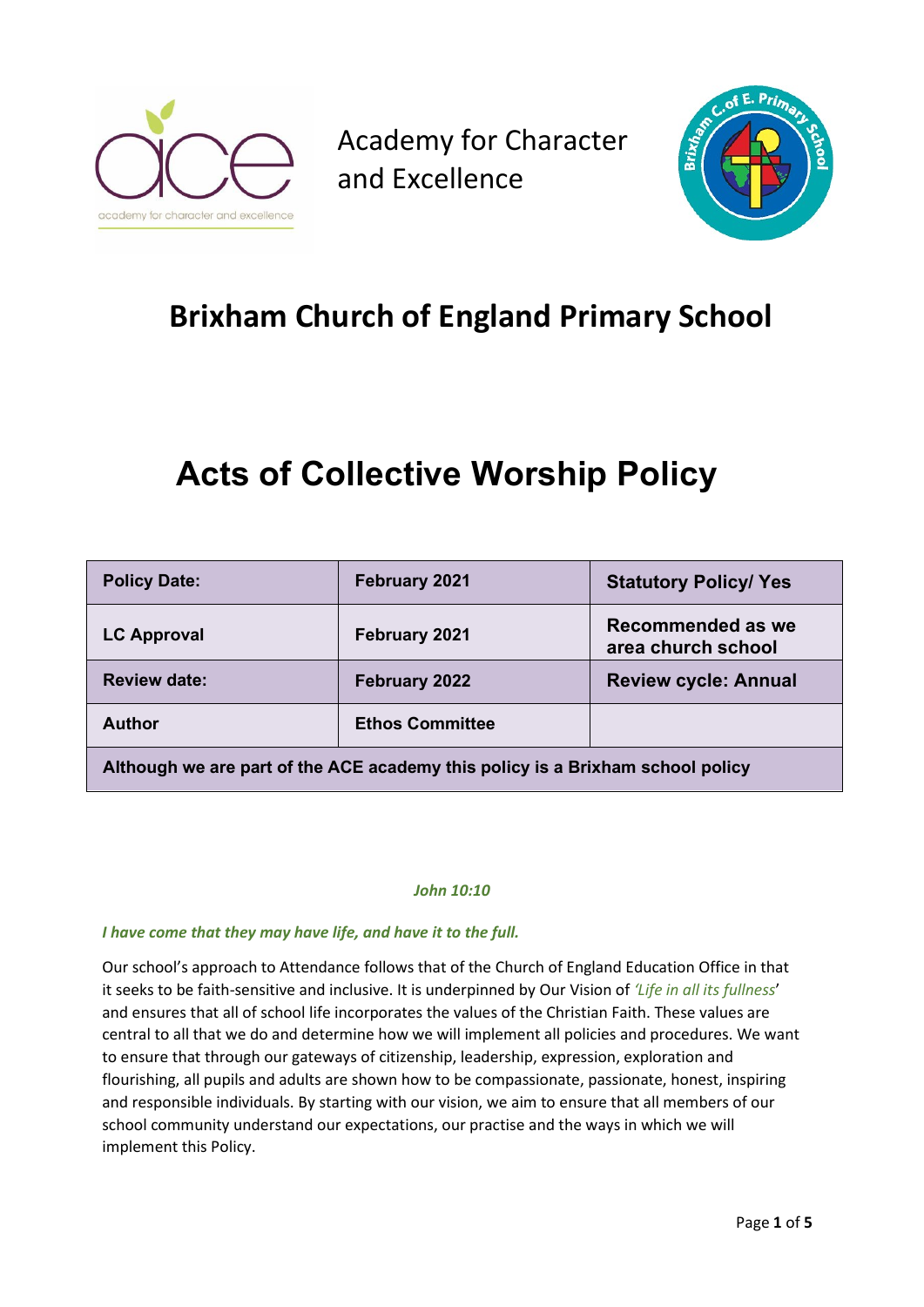## **CONTENTS:**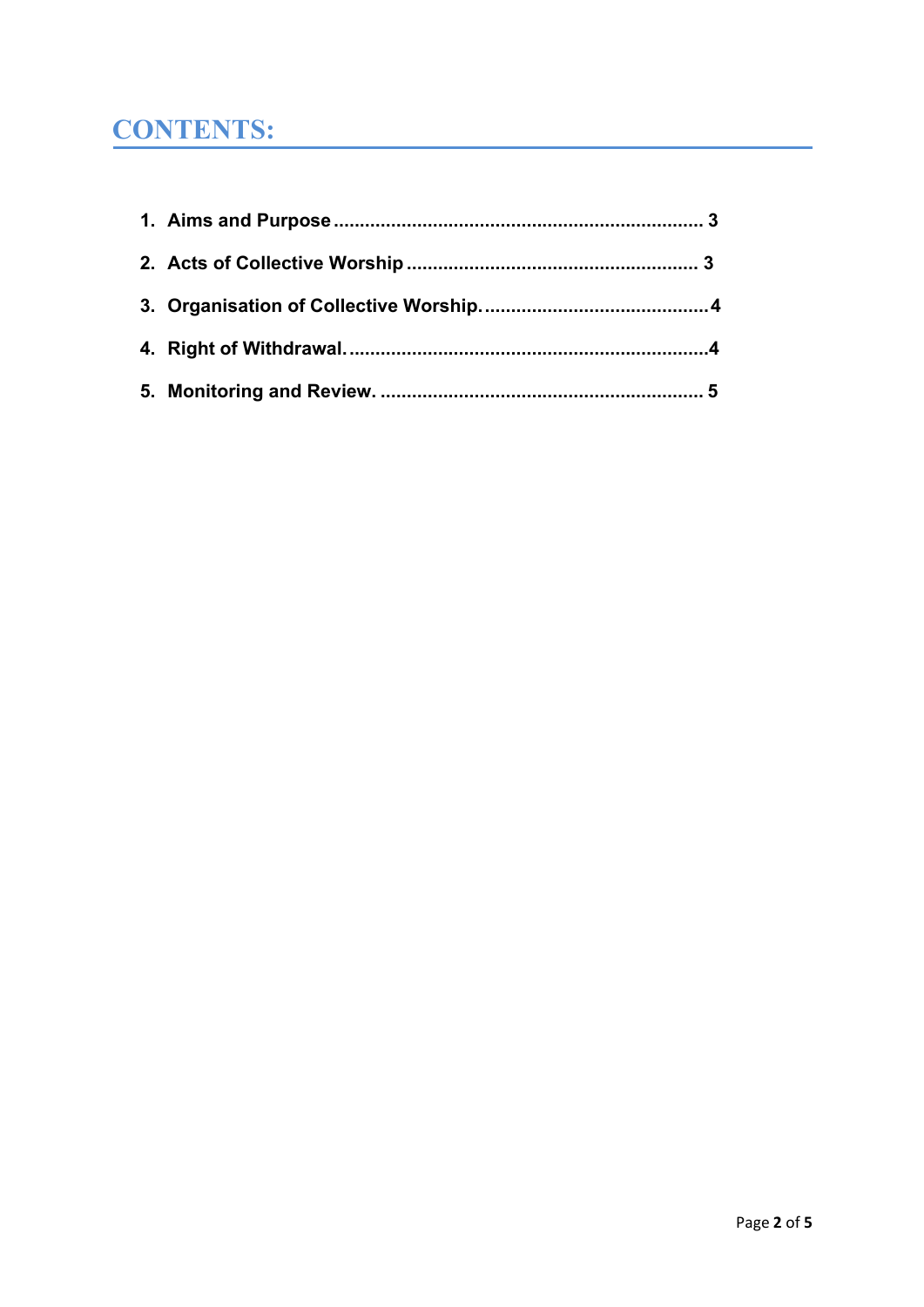### **1 AIMS AND PURPOSE**

The aims and purpose of collective worship are:

- to provide an opportunity for the children to worship
- God; to enable children to consider spiritual and moral
- issues; to enable children to explore their own beliefs;
- to encourage participation and response;
- to develop in children a sense of community spirit;
- to promote a common ethos with shared values and to reinforce positive
- attitudes;to teach children how to worship.
- to support the school family to develop their understanding of life in all its fullness.

We also aim to:

- Develop in every child a knowledge of the immeasurable enormity of God's love for them (Ephesians 3:18)
- Develop in every child an understanding that God sees their heart and loves them even in their failings (1 Samuel 16:7)
- Develop an understanding in every child that God is always with them (Psalm 139, Matthew 28:20)
- Develop an understanding in every child that, because of the sacrifice Jesus made for them on the cross, they can approach God without fear (Hebrews 4:16)

### **2 ACTS OF COLLECTIVE WORSHIP**

We understand worship to be a special act or occasion whose purpose is to show reverence to God. Collective worship involves all members of the school coming together and participating in an assembly.

We expect everyone to take an active part in the assembly.

In line with the 1988 Education Reform Act, which states that collective worship should be 'wholly or mainly of a broadly Christian character', we normally base our assemblies on the teachings of Christ and traditions of the Christian Church. However, we conduct our assemblies in a manner that is sensitive to the individual faith and beliefs of all members of the school.

While the majority of acts of worship in our school are Christian, we also hold assemblies that reflect other religious traditions that are represented in the school and the wider community.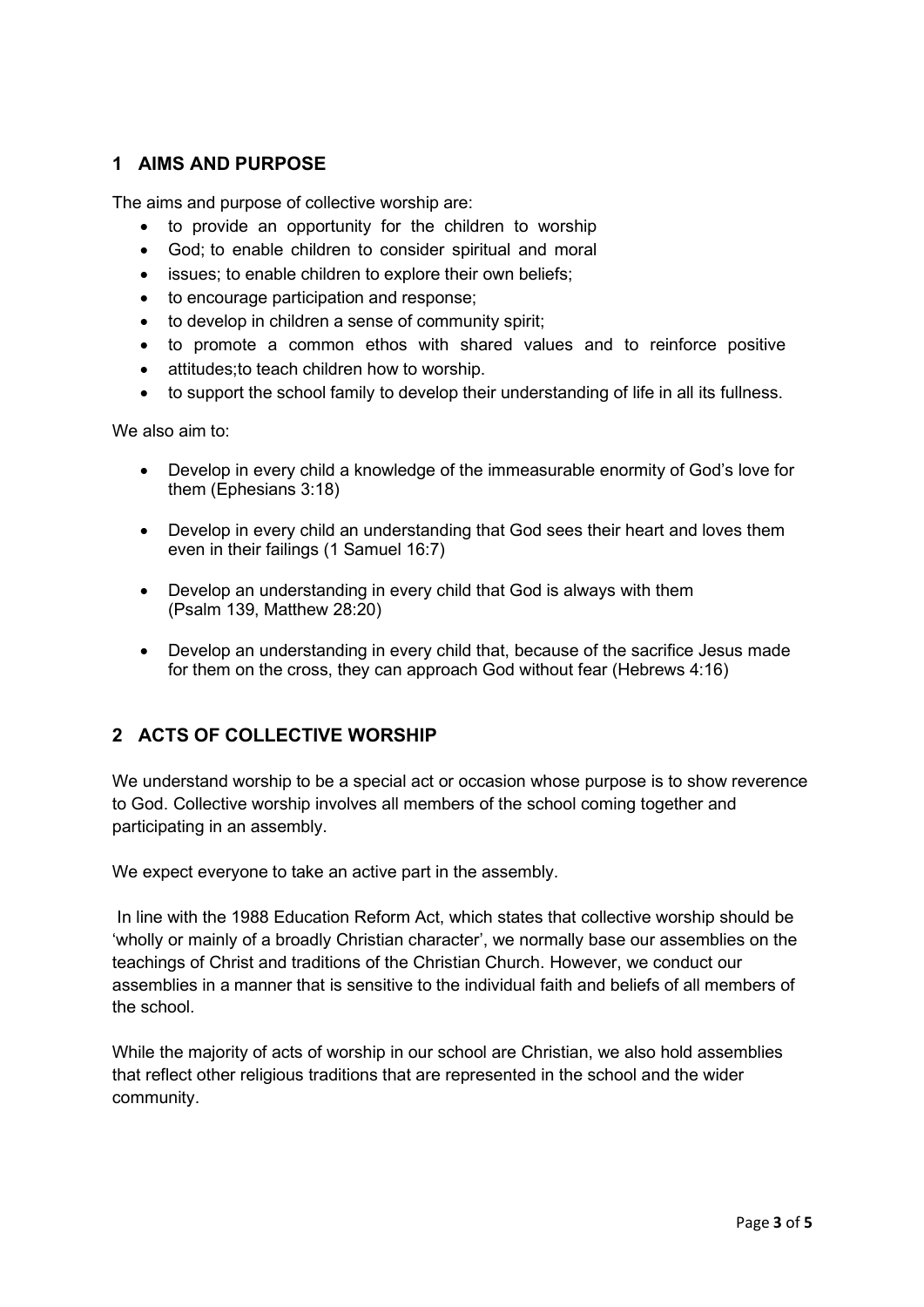### **3 ORGANISATION OF COLLECTIVE WORSHIP**

We hold a daily act of collective worship in our school. This takes the form of either a wholeschool assembly or class-based assembly.

We conduct assemblies in a dignified and respectful way. We tell children that assembly time is a period of calm reflection. We regard it as a special time and expect children to behave in an appropriate way. We ask them to be quiet and thoughtful and to listen carefully to the teachings and participate fully in prayer and hymns.

The Headteacher or other members of staff normally conduct assemblies, but sometimes local clergy or other representatives of local religious groups conduct them instead (e.g. Open the Book team). We also invite other guest speakers, such as representatives from Christian Aid and community groups such as the local police.

We take the themes of our assemblies from the traditions of the Christian faith and we often reflect the festivals and events of the Christian calendar. Sometimes the themes of our assemblies reflect and build on learning experiences that we teach as part of the school curriculum. We plan our assemblies as part of a series of themes in advance of the day they take place.

Our assemblies reflect the achievements and learning of the children. We encourage the children to participate in assemblies by showing their work to the other children and raising issues that they have discussed in their classes. Assemblies offer an opportunity to acknowledge and reward children for their achievements both in and out of schools. They play an important part in promoting the ethos of the school, which is that all children are valued and all achievements are recognised. Brixham Church of England Primary School is a successful school and we shall celebrate the successes of all the children in assemblies.

Parents/carers are invited to attend our child lead worships and any other special assemblies. Governors and members of the Ethos Committee are invited to attend all school worships lead by both the school and our guests.

#### **4 RIGHT OF WITHDRAWAL**

We expect all children to attend assembly. However, any parent/carer can request permission for their child to be excused from attending religious worship and the school will make alternative arrangements for the supervision of the child during the period concerned. Parents do not have to explain or give reasons for this. This complies with the 1944 Education Act and was restated in the 1988 Education Reform Act.

The Headteacher keeps a record of all children who withdraw from collective worship.